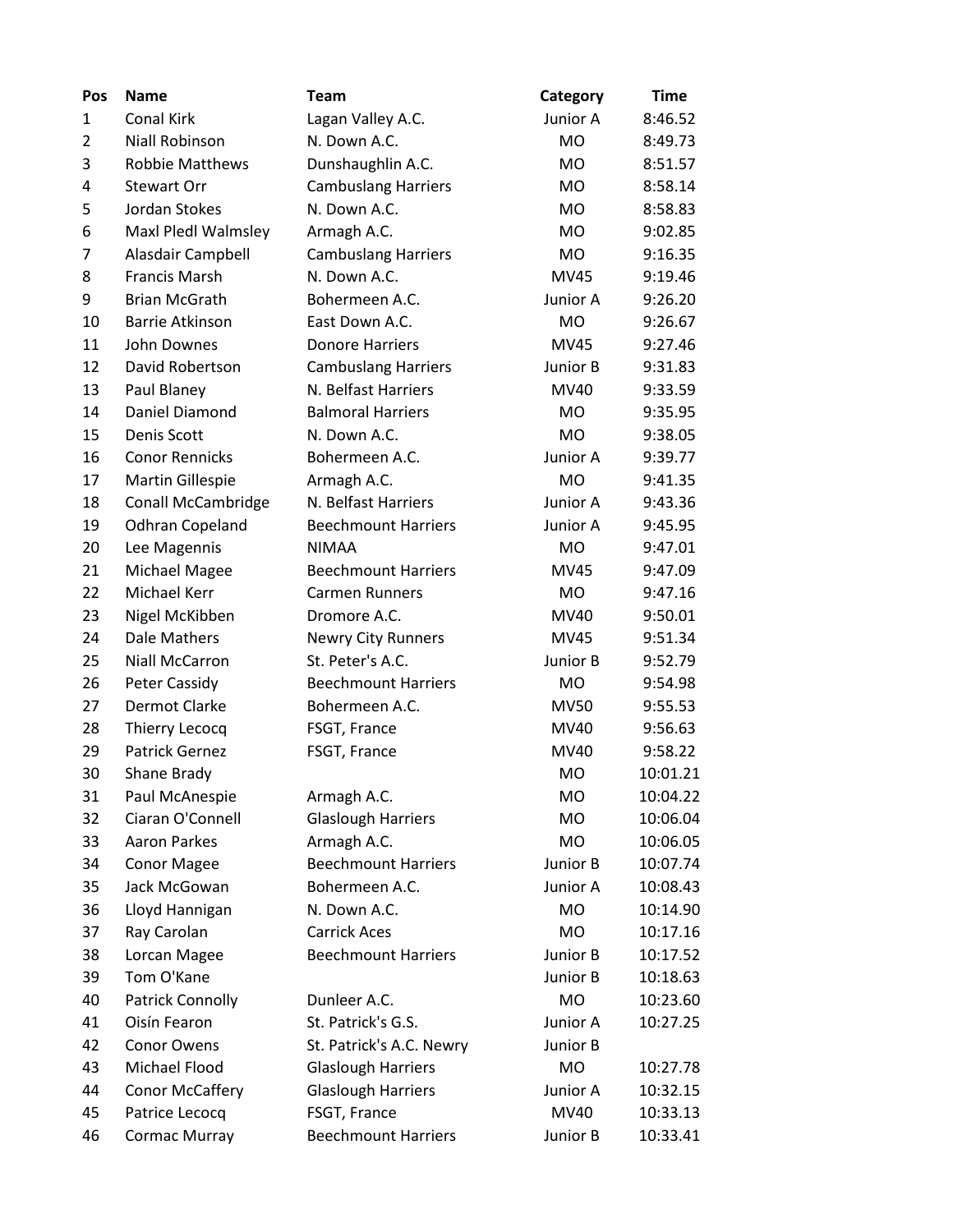| 47 | Pat Fitzpatrick          | Dunleer A.C.                   | <b>MO</b>   | 10:34.61 |
|----|--------------------------|--------------------------------|-------------|----------|
| 48 | <b>Niall McIlhatton</b>  | <b>Beechmount Harriers</b>     | Junior B    | 10:35.06 |
| 49 | Paul Elliott             | N. Belfast Harriers            | <b>MV55</b> | 10:35.07 |
| 50 | <b>Francis Tumelty</b>   | East Down A.C.                 | MV40        | 10:36.08 |
| 51 | John McConnell           | Up and Running                 | MV40        | 10:40.00 |
| 52 | Seamus Melanoply         | St. Peter's A.C.               | MV40        | 10:40.33 |
| 53 | David Reid               | Orangegrove A.C.               | <b>MO</b>   | 10:40.43 |
| 54 | Ryan Kerr                | St. Patrick's G.S.             | Junior B    | 10:40.68 |
| 55 | <b>Patrick Hamill</b>    | <b>Beechmount Harriers</b>     | <b>MO</b>   | 10:43.71 |
| 56 | <b>Gerard McAleenan</b>  | <b>Newry City Runners</b>      | <b>MO</b>   | 10:45.83 |
| 57 | Ciaran Farren            | N. Down A.C.                   | Junior B    | 10:47.50 |
| 58 | <b>Ben Creally</b>       | <b>Maghery Sean McDermotts</b> | Junior B    | 10:50.17 |
| 59 | Oleg Kravchenko          | St. Patrick's A.C. Newry       |             |          |
| 60 | Adam McQuillan           | Glenmore A.C.                  | Junior A    | 10:52.25 |
| 61 | Daniel Byrne             | Bohermeen A.C.                 | Junior A    | 10:52.98 |
| 62 | <b>Emmet Hughes</b>      | Glenmore A.C.                  | Junior B    | 10:53.31 |
| 63 | <b>Herve Caderon</b>     | Stains A.C. France             | <b>MV55</b> | 10:55.17 |
| 64 | <b>Adam Prenter</b>      |                                | Junior A    | 10:56.03 |
| 65 | Dennis Kerr              | Armagh A.C.                    |             | 10:55.40 |
| 66 | Cian Murtagh             | <b>Maghery Sean McDermotts</b> | Junior B    | 10:58.97 |
| 67 | James McKenna            | <b>Glaslough Harriers</b>      | Junior B    | 10:59.49 |
| 68 | Peter Lilburn            | City of Derry A.C.             | <b>MV55</b> | 11:07.72 |
| 69 | Oisín Carnegie           | St. Patrick's A.C. Newry       |             |          |
| 70 | <b>Cormac Barry</b>      | Glenmore A.C.                  | Junior B    | 11:14.10 |
| 71 | Shane McNamee            | St. Patrick's H.S. Keady       |             |          |
| 72 | <b>Terry Eakin</b>       | N. Down A.C.                   | MV60        | 11:17.25 |
| 73 | Jonathan McCarron        | <b>Glaslough Harriers</b>      | Junior B    | 11:18.16 |
| 74 | <b>Michel Chatelaint</b> | Stains A.C. France             | <b>MV60</b> | 11:20.39 |
| 75 | <b>Dermot Drain</b>      | <b>Beechmount Harriers</b>     | <b>MV45</b> | 11:22.36 |
| 76 | Jack Boylan              | Dunleer A.C.                   |             |          |
| 77 | Jack Boylan              | Dunleer A.C.                   | Junior B    | 11:23.96 |
| 78 | Peter Byrne              | <b>Carmen Runners</b>          | MV40        | 11:24.29 |
| 79 | Thomas Lennon            | Armagh A.C.                    | <b>MV45</b> | 11:28.88 |
| 80 | <b>Dermot Drain</b>      | <b>Beechmount Harriers</b>     |             |          |
| 81 | Laurence Malone          | Dunleer A.C.                   | <b>MV50</b> | 11:30.74 |
| 82 | Conor Cooney             | Drogheda & Disatrict A.C.      | <b>MV60</b> | 11:35.39 |
| 83 | Barry Lynch              | Armagh A.C.                    | <b>MO</b>   | 11:36.10 |
| 84 | Pat Rocks                | Newry City Runners             | MV60        | 11:36.65 |
| 85 | <b>Brian O'Reilly</b>    | Laragh A.C.                    | <b>MV50</b> | 11:37.96 |
| 86 | <b>Tony McGivern</b>     | <b>Beechmount Harriers</b>     | <b>MO</b>   | 11:43.13 |
| 87 | Gearóid Óg O'Leary       | St. Brigid's High School       | Junior B    | 11:44.70 |
| 88 | Caolán Hendron           | <b>Maghery Sean McDermotts</b> | <b>MO</b>   | 11:46.67 |
| 89 | <b>Ciaran Higgins</b>    | <b>Maghery Sean McDermotts</b> | Junior A    | 11:50.41 |
| 90 | <b>William Roberts</b>   | Albertville A.C.               | <b>MV55</b> | 11:51.11 |
| 91 | Peter McKenna            | <b>Glaslough Harriers</b>      | <b>MV45</b> | 11:52.15 |
| 92 | Pat Cheshire             | Dunleer A.C.                   | <b>MV45</b> | 11:54.84 |
| 93 | Michael Rogan            | <b>Beechmount Harriers</b>     |             |          |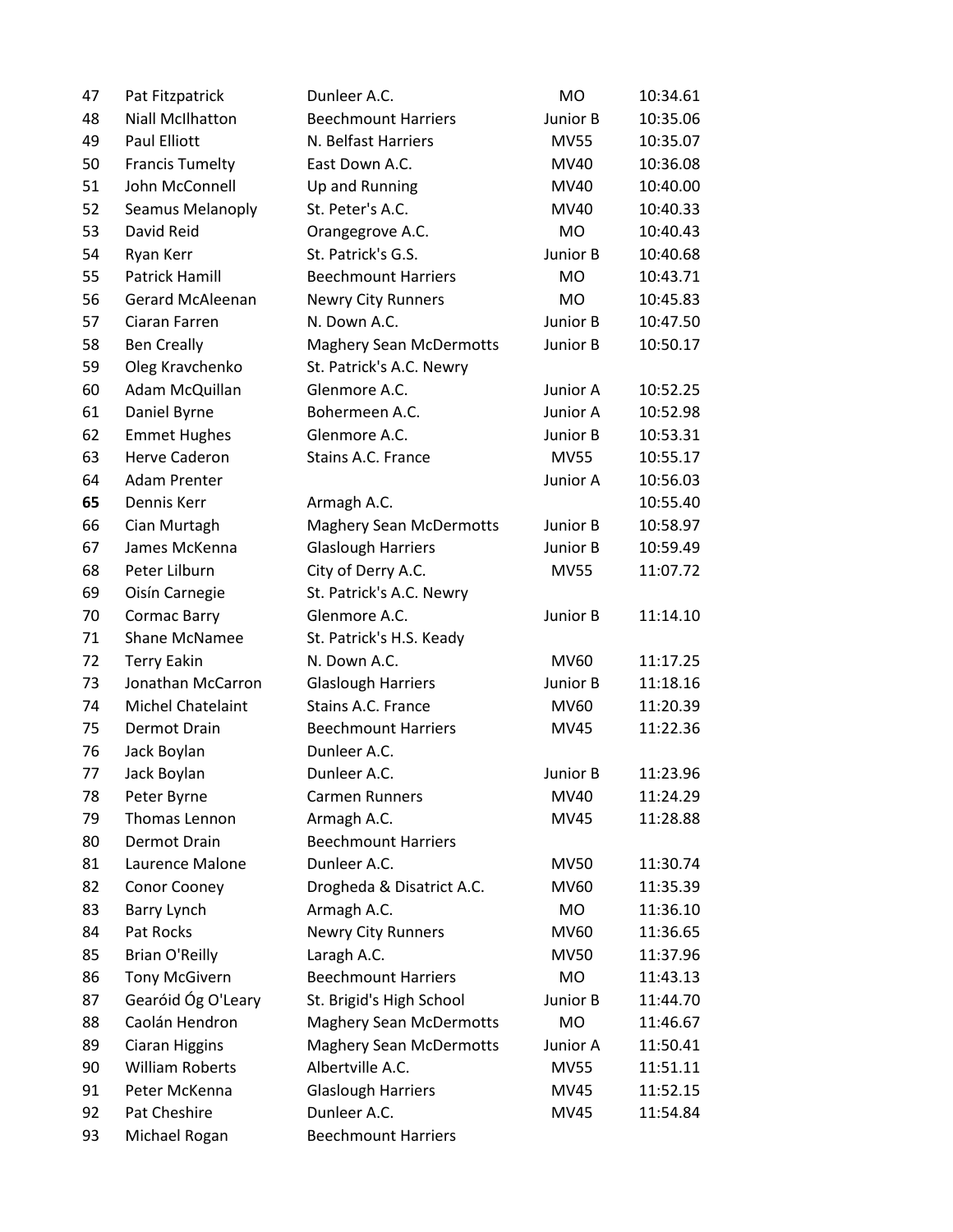| 94  | Neil McConville          | <b>Maghery Sean McDermotts</b> | Junior B    | 11:58.36 |
|-----|--------------------------|--------------------------------|-------------|----------|
| 95  | Fergal O'Donnell         | <b>Carmen Runners</b>          | <b>MO</b>   | 12:02.63 |
| 96  | Shane Fox                | Bohermeen A.C.                 | Junior A    | 12:11.33 |
| 97  | Paul Donnelly            | Armagh A.C.                    | <b>MO</b>   | 12:17.64 |
| 98  | Iarlaith Hendron         | <b>Maghery Sean McDermotts</b> | Junior B    | 12:19.10 |
| 99  | Lee McConville           | <b>Maghery Sean McDermotts</b> | Junior B    | 12:19.37 |
| 100 | James May                | <b>Maghery Sean McDermotts</b> | Junior B    | 12:23.28 |
| 101 | <b>Kevin Matthews</b>    | Dunleer A.C.                   | MV40        | 12:23.87 |
| 102 | <b>Maurice McPhilips</b> | <b>Carmen Runners</b>          | MV40        | 12:25.27 |
| 103 | Damian Hilliard          | Bohermeen A.C.                 | MO          | 12:27.07 |
| 104 | Marty Carr               | St. Patrick's H.S. Keady       | Junior B    | 12:31.89 |
| 105 | <b>Matthew Mackle</b>    | <b>Maghery Sean McDermotts</b> | Junior B    | 12:36.15 |
| 106 | Lukas Abromavicius       | St. Patrick's G.S.             | Junior B    | 12:38.45 |
| 107 | Jason Donnelly           | Armagh A.C.                    | Junior B    | 12:38.66 |
| 108 | Michael Smyth            | Laragh A.C.                    | <b>MV60</b> | 12:43.44 |
| 109 | George Ice               | Armagh A.C.                    | <b>MO</b>   | 12:45.54 |
| 110 | Aaron Ross               | <b>Glaslough Harriers</b>      | Junior B    | 12:50.41 |
| 111 | Tiarnan Cushnahen        | <b>Maghery Sean McDermotts</b> | Junior B    | 12:51.67 |
| 112 | Nathan Bruce             | City of Armagh H.S.            | Junior B    | 12:55.24 |
| 113 | Michael Maguire          | City of Armagh H.S.            | Junior B    | 12:58.74 |
| 114 | <b>Gerard McConville</b> | <b>Maghery Sean McDermotts</b> | MV40        | 12:59.84 |
| 115 | <b>Thomas McConville</b> | <b>Maghery Sean McDermotts</b> | Junior B    | 13:11.11 |
| 116 | Willie McCracken         | <b>Newry City Runners</b>      | <b>MV65</b> | 13:15.92 |
| 117 | <b>Brendan Creally</b>   | <b>Maghery Sean McDermotts</b> | MV45        | 13:17.35 |
| 118 | Paul O'Hare              | NICS A.C.                      | <b>MV50</b> | 13:27.35 |
| 119 | Darragh McKeown          | <b>Maghery Sean McDermotts</b> | Junior B    | 13:36.50 |
| 120 | Tirnan Branagh           | <b>Maghery Sean McDermotts</b> | Junior B    | 13:38.64 |
| 121 | Mark Boyle               | South O'Hanlon A.C.            | <b>MO</b>   | 13:41.74 |
| 122 | <b>Thomas Neagle</b>     | City of Armagh H.S.            | Junior A    | 13:48.87 |
| 123 | Ciaran Robinson          | <b>Maghery Sean McDermotts</b> | Junior B    | 14:01.57 |
| 124 | Lorcan McAnallen         | St. Patrick's H.S. Keady       | Junior B    | 14:06.33 |
| 125 | Gabriel O'Keefe          | <b>Maghery Sean McDermotts</b> | MV40        | 14:07.60 |
| 126 | <b>Colin Haddick</b>     |                                | MV60        | 14:13.43 |
| 127 | Jonnie Odgers            | Armagh A.C.                    | MO          | 15:02.07 |
| 128 | Colm Doran               | Armagh A.C.                    | MV60        | 15:07.11 |
| 129 | <b>Desmond Brownlee</b>  | Lagan Valley A.C.              | MV65        | 15:22.17 |
| 130 | Michael Hegarthy         | South O'Hanlon A.C.            | MV60        | 15:52.63 |
|     |                          |                                |             |          |